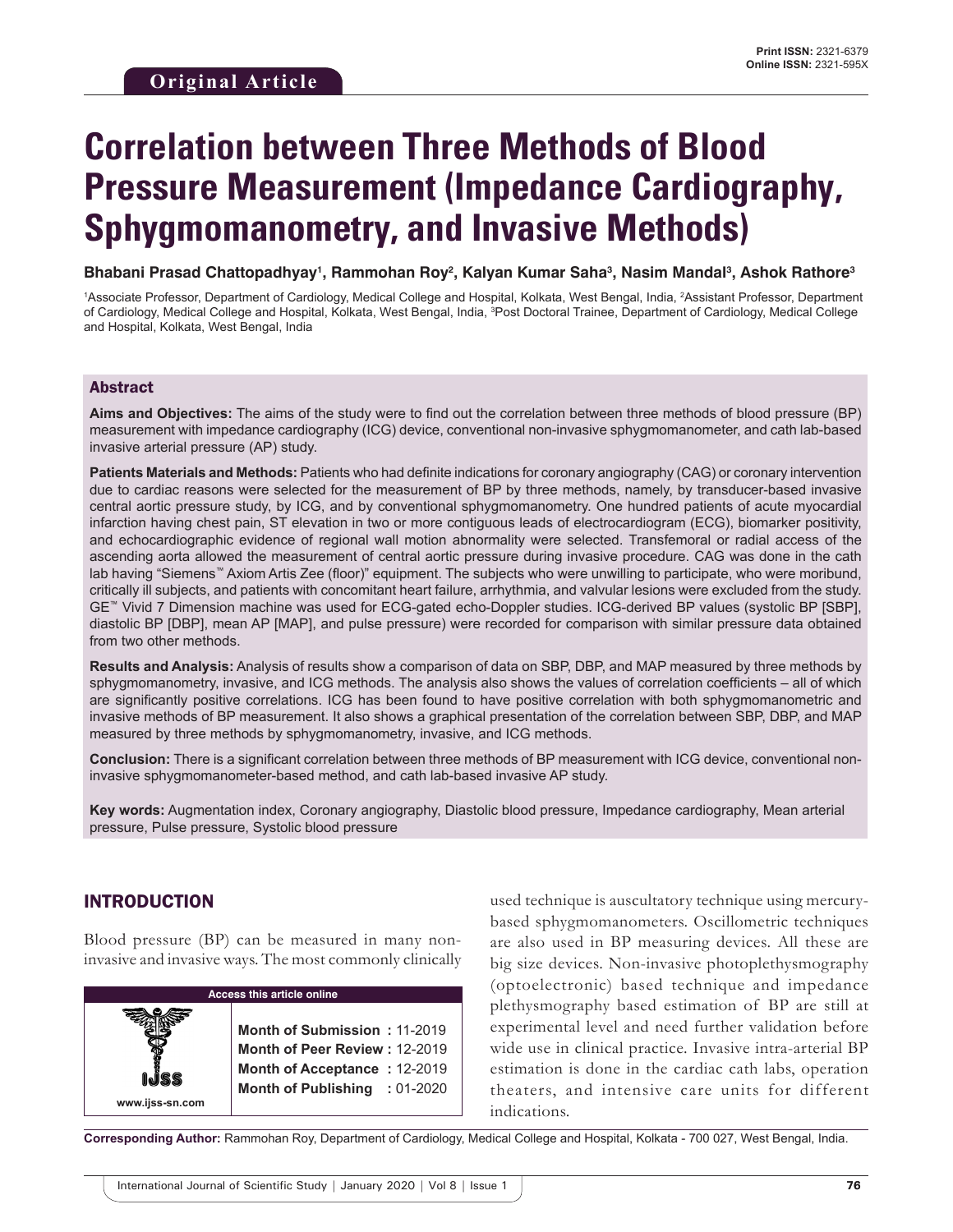Despite the availability of many established pre-existing techniques, the BP measurement by newer impedance cardiography (ICG) device bears the potential of some extra advantages inclusive of wearability and portability – that is why in recent years, there is renewed interest in evaluating the role of ICG. We have been also working on the hemodynamic aspects of ICG. The basic principles and technical details of the ICG device used by us were designed by Ghosh *et al*., from School of Medical Science and Technology (SMST), Indian Institute of Technology (IIT), Kharagpur, and have been discussed earlier. $[1,2]$ 

## **Aims and Objectives**

The aims of this study was to record each of systolic BP (SBP), diastolic BP (DBP), mean arterial pressure (MAP), and pulse pressure (PP) predicted by ICG, invasive method, and sphygmomanometry from patients of acute myocardial infarction (AMI) and find out correlation between three methods and validation of the data derived from ICG. The objective of selecting only patients of AMI was that invasive coronary angiography (CAG) (with or without intervention) was indicated on medical ground and not for research purpose only. This provided the facility of measuring invasive method of measuring BP within ethical boundary.

# PATIENTS MATERIALS AND METHODS

Patients who had definite indications for CAG or coronary intervention due to cardiac reasons were selected for the measurement of BP by three methods, namely, by transducer-based invasive central aortic pressure study, by ICG, and by conventional sphygmomanometry. One hundred patients of AMI having chest pain, ST elevation in two or more contiguous leads of electrocardiogram (ECG), biomarker positivity, and echocardiographic evidence of regional wall motion abnormality were selected. Transfemoral or radial access of the ascending aorta allowed the measurement of central aortic pressure during invasive procedure. CAG [Figure 1] was done in the cath lab having "Siemens™ Axiom Artis Zee (floor)" equipment. The subjects who were unwilling to



**Figure 1: (a and b) Invasive catheter in ascending aorta and pressure tracing**

participate, who were moribund, critically ill subjects, and patients with concomitant heart failure, arrhythmia, and valvular lesions were excluded from the study. GE™ Vivid 7 Dimension machine was used for ECG-gated echo-Doppler studies. ICG measured amplitudes of the different peaks of the ICG waves and the augmentation index (AIx). ICG predicted SBP, DBP, mean arterial BP, and PP were recorded for comparison with similar pressure data obtained from two other methods. ICG device used in this study was designed and developed by Ghosh *et al.,* in the SMST, IIT, Kharagpur, and the details of the device have already been published in Artificial Intelligence in Medicine.<sup>[1]</sup> Figure 2 shows that C1 and C2 are excitation electrodes and R1–R2 are voltage-sensing electrodes placed on skin overlying the course of radial artery. Figure 3 shows the waveform. The waveforms were differentiated, filtered, and again differentiated. The difference between the two crests (second order and first order) was rendered by the subtractor inbuilt and the divider integrated divided that by the first crest amplitude. The technical details of the device are beyond the scope of this clinical publication.

# RESULTS AND ANALYSIS

The present study was a hospital-based cross-sectional study conducted on 100 patients admitted in the



**Figure 2: Electrode placement on the forearm of the subject**



**Figure 3: Impedance cardiography signal after filtering**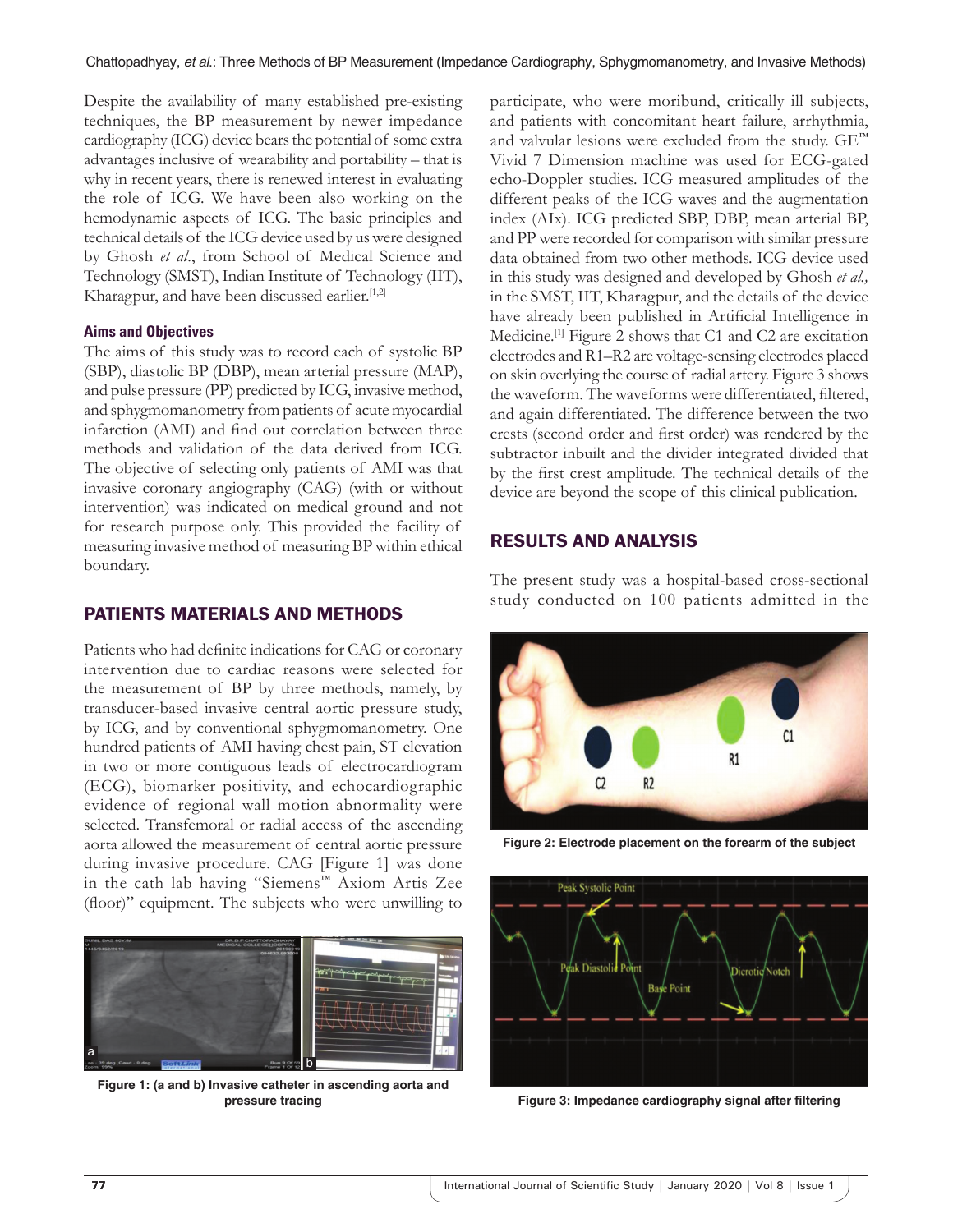cardiology department of medical college and hospital, Kolkata. In our study, 48% were female and 52% were male. The mean  $\pm$  standard deviation (SD) age was 50.32  $\pm$  8.125 years. Mean height mean  $\pm$  SD was 163.85  $\pm$  8.158 cm among the population. Mean weight and body mass index was  $64.94 \pm 8.348$  kg and  $24.1182 \pm 1.182$ 3.11, respectively. Among the study population, 51% of patients are previously diagnosed hypertensive and 49% are normotensive. Among the study population, 35% had diabetes, either type 2 or type 1 and 65% were nondiabetic. About 29% of the study subjects were suffering from dyslipidemia. About 42% of the study population had a positive family history of diabetes. About 34% had a positive family history of hypertension and 21.6% had a history of AMI among family members. ECG wise, there were 100% of cases of ST-elevation MI and troponin T was positive in all cases in consonance with the inclusion criteria. According to ECG in our study population, there was involvement of wall as follows: Anerolateral in 28% of cases, anterior wall in 26%, inferior wall in 21%, anterior with inferior in 3% of cases, anteroseptal 7%, septal 3%, inferior with posterior wall 5%, 2% cases, global in 4%, and lateral 6%.

Tables 1–3 show a comparison of data on SBP, DBP, and MAP measured by three methods by sphygmomanometry, invasive, and ICG methods. Table 4 shows the values of correlation coefficients, all of which are positive correlations. ICG has been found to have a positive correlation with both sphygmomanometric and invasive methods of BP measurement. Figure 4 shows graphical presentation of the correlation between SBP, DBP, and MAP measured by three methods by sphygmomanometry, invasive, and ICG methods.

| Table 1: Comparison of SBP by sphygmomanometry, invasive, and ICG methods (n=100) |             |                |             |                |             |
|-----------------------------------------------------------------------------------|-------------|----------------|-------------|----------------|-------------|
| <b>SPG-SBP</b>                                                                    |             | <b>INV-SBP</b> |             | <b>ICG-SBP</b> |             |
| Mean                                                                              | 137.9375    | Mean           | 138.85      | Mean           | 138.225     |
| Standard error                                                                    | 1.729705447 | Standard error | 1.670679768 | Standard error | 1.669151892 |
| Median                                                                            | 140         | Median         | 141         | Median         | 140         |
|                                                                                   |             |                |             |                |             |

| Median                                                                          | 140         | Median                   | 141         | Median                   | 140         |
|---------------------------------------------------------------------------------|-------------|--------------------------|-------------|--------------------------|-------------|
| Mode                                                                            | 140         | Mode                     | 142         | Mode                     | 140         |
| SD                                                                              | 15.47095584 | <b>SD</b>                | 14.94301412 | <b>SD</b>                | 14.92934838 |
| Sample variance                                                                 | 239.3504747 | Sample variance          | 223.2936709 | Sample variance          | 222.885443  |
| Count                                                                           | 100         | Count                    | 100         | Count                    | 100         |
| Confidence level (95.0%)                                                        | 3.442892512 | Confidence level (95.0%) | 3.325404838 | Confidence level (95.0%) | 3.322363678 |
| CDD. Curtolic blood proccure JCC. Impodence cardiography CD. Ctandard doviation |             |                          |             |                          |             |

SBP: Systolic blood pressure, ICG: Impedance cardiography, SD: Standard deviation

#### **Table 2: Comparison of DBP by sphygmomanometry, invasive, and ICG methods (***n***=100)**

| <b>SPG-DBP</b>           |          | <b>INV-DBP</b>           |          | <b>ICG-DBP</b>           |          |
|--------------------------|----------|--------------------------|----------|--------------------------|----------|
| Mean                     | 86.85    | Mean                     | 87.3125  | Mean                     | 87.125   |
| Standard error           | 1.190296 | Standard error           | 0.972012 | Standard error           | 1.018092 |
| Median                   | 90       | Median                   | 90       | Median                   | 88       |
| Mode                     | 92       | Mode                     | 90       | Mode                     | 90       |
| <b>SD</b>                | 10.64633 | SD                       | 8.693943 | SD.                      | 9.106091 |
| Sample variance          | 113.3443 | Sample variance          | 75.58465 | Sample variance          | 82.92089 |
| Count                    | 100      | Count                    | 100      | Count                    | 100      |
| Largest (1)              | 110      | Largest (1)              | 112      | Largest (1)              | 110      |
| Smallest (1)             | 60       | Smallest (1)             | 60       | Smallest (1)             | 60       |
| Confidence level (95.0%) | 2.369224 | Confidence level (95.0%) | 1.934742 | Confidence level (95.0%) | 2.026461 |

DBP: Diastolic blood pressure, ICG: Impedance cardiography, SD: Standard deviation

## **Table 3: Comparison of MAP by sphygmomanometry, invasive, and ICG methods (***n***=100)**

| <b>SPG-MAP</b>           |          | <b>INV-MAP</b>           |          | <b>ICG-MAP</b>           |          |
|--------------------------|----------|--------------------------|----------|--------------------------|----------|
| Mean                     | 86.85    | Mean                     | 87.3125  | Mean                     | 87.125   |
| Standard error           | 1.190296 | Standard error           | 0.972012 | Standard error           | 1.018092 |
| Standard deviation       | 10.64633 | Standard deviation       | 8.693943 | Standard deviation       | 9.106091 |
| Sample variance          | 113.3443 | Sample variance          | 75.58465 | Sample variance          | 82.92089 |
| Count                    | 100      | Count                    | 100      | Count                    | 100      |
| Largest (1)              | 110      | Largest $(1)$            | 112      | Largest (1)              | 110      |
| Smallest (1)             | 60       | Smallest (1)             | 60       | Smallest (1)             | 60       |
| Confidence level (95.0%) | 2.369224 | Confidence level (95.0%) | 1.934742 | Confidence level (95.0%) | 2.026461 |

MAP: Mean arterial pressure, ICG: Impedance cardiography, SD: Standard deviation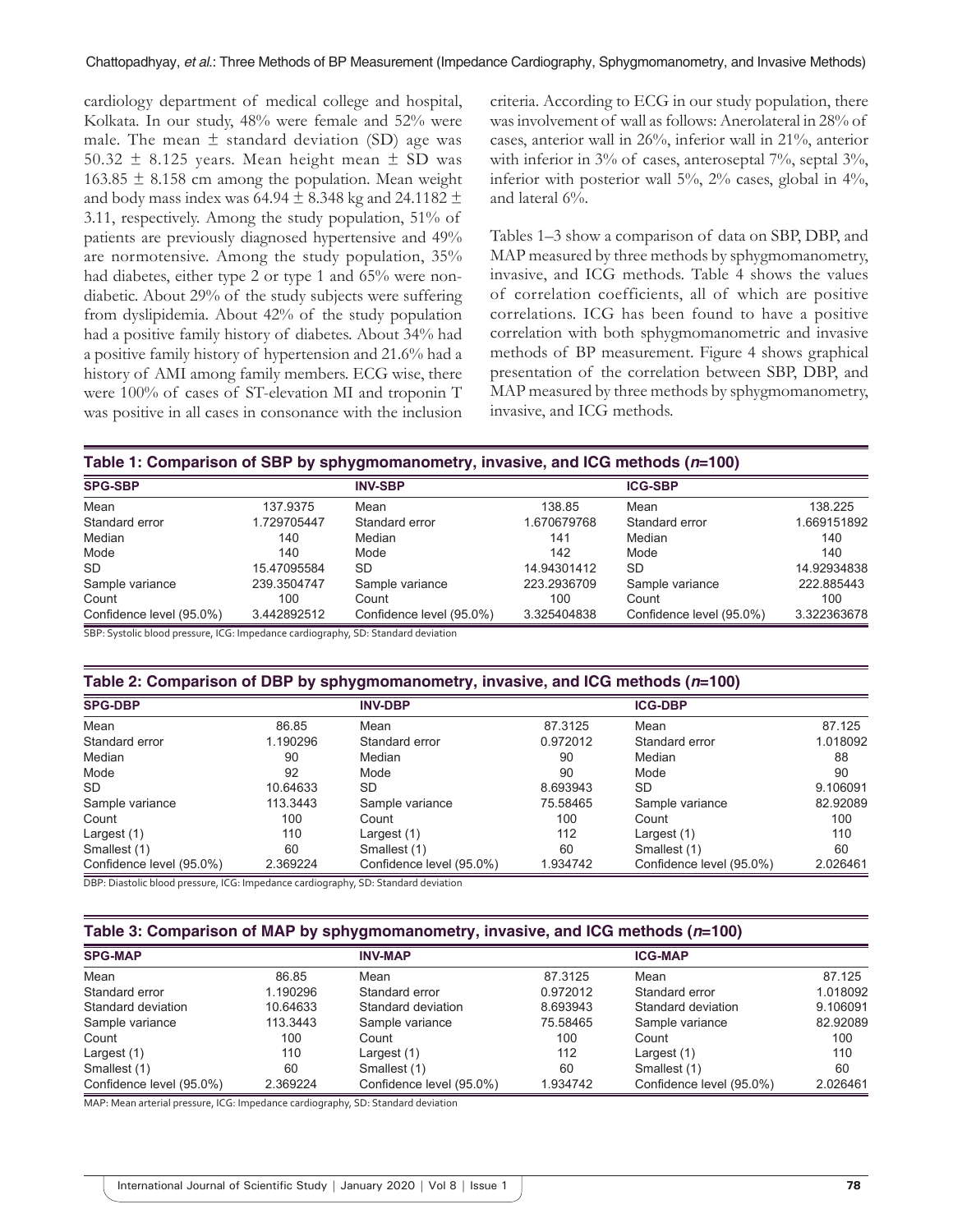# **DISCUSSION**

Before going into the discussion of correlation between methods of the measurement of BP by ICG, invasive method, and sphygmomanometry, some basic facts about ICG will be reviewed. ICG is a relatively new tool, yet to be widely utilized. ICG can give information about the function of the heart. Kubicek *et al.*<sup>[3]</sup> were the pioneer to introduce ICG for measuring cardiac output, stroke volume (SV), and body fluid composition in 1966. ICG measures the ionic conduction of human body depending on the variation of impedance or resistance. When alternating current is injected to the tissue overlying a vessel, the ease or resistance to flow of current depends mainly on the instantaneous impedance attributable to the blood within the arteriovenous compartment underneath and the impedance depends relatively less on the other tissues surrounding the artery. Blood contains electrolytes and charged particles or ions. The variation of volume of arterial blood within a specific part of the body in respect of time is deemed responsible for variation of the static and transient values of electrical conductivity. Before Kubicek, the variation in impedance (∆*Z*) obtained due to the pulsatile, peripheral blood flow of limbs has been

| <b>Table 4: Correlation coefficients</b> |             |                     |  |  |  |
|------------------------------------------|-------------|---------------------|--|--|--|
|                                          |             |                     |  |  |  |
| SBP (r)                                  | DBP (r)     | MAP(r)              |  |  |  |
| 0.96177147                               | 0.878096024 | 0.943255            |  |  |  |
| 0.9741539                                | 0.918881483 | 0.962693            |  |  |  |
| 0.98630466                               | 0.929906314 | 0.974367            |  |  |  |
|                                          |             | <b>Correlations</b> |  |  |  |

cardiography, SBP: Systo pressure, MAP: Mean arterial pressure

mathematically related to the pulsatile change in volume by Nyboer *et al.*,<sup>[4]</sup> 1950. Vessels are considered as volume conductors. Vessel segment in the limbs has been studied and by application of transfer function central aortic waveforms, pulse wave velocity has been derived by many workers. In this connection, it is necessary to emphasize the importance of the rate of change of impedance (dz/dt) and the maximum rate of change of impedance  $\frac{dz}{dt}$ ,

Tetrapolar electrodes were used in our study. Low-intensity high-frequency steady current is injected through outer two electrodes (C1–C2) and the receiving of the signal of variation of impedance (dZ) at the electrode-skin as well as tissue-vessel interface is acquired by the inner two electrodes [R1–R2 of Figure 2]. The signal so acquired from a segment of vessel under study is processed and filtered. Figure 2 shows that C1 and C2 are excitation electrodes and R1–R2 are voltage-sensing electrodes placed on skin overlying the course of radial artery. Figure 3 shows the waveform. The waveforms were differentiated, filtered, and again differentiated. The difference between the two crests (second order and first order) was obtained from the subtractor (augmented pressure) and the augmented pressure was divided by the PP value (difference between systolic and diastolic pressures).

Studies on correlation between ICG versus applanation tonometry in the measurement of pulse wave velocity $[5]$ despite being limited in number reveal that they are in good agreement with each other. Many hemodynamic parameters such as SV,<sup>[6]</sup> left ventricular ejection fraction (LVEF), and AIx can be derived from ICG waveforms. AIx is the ratio between augmentation pressure and PP. Augmentation pressure is the difference between two peaks of the systolic



**Figure 4: (a-c) Correlation between systolic blood pressure (BP), diastolic BP, and mean arterial pressure measured by three different methods (sphygmomanometry, invasive, and impedance cardiography)**